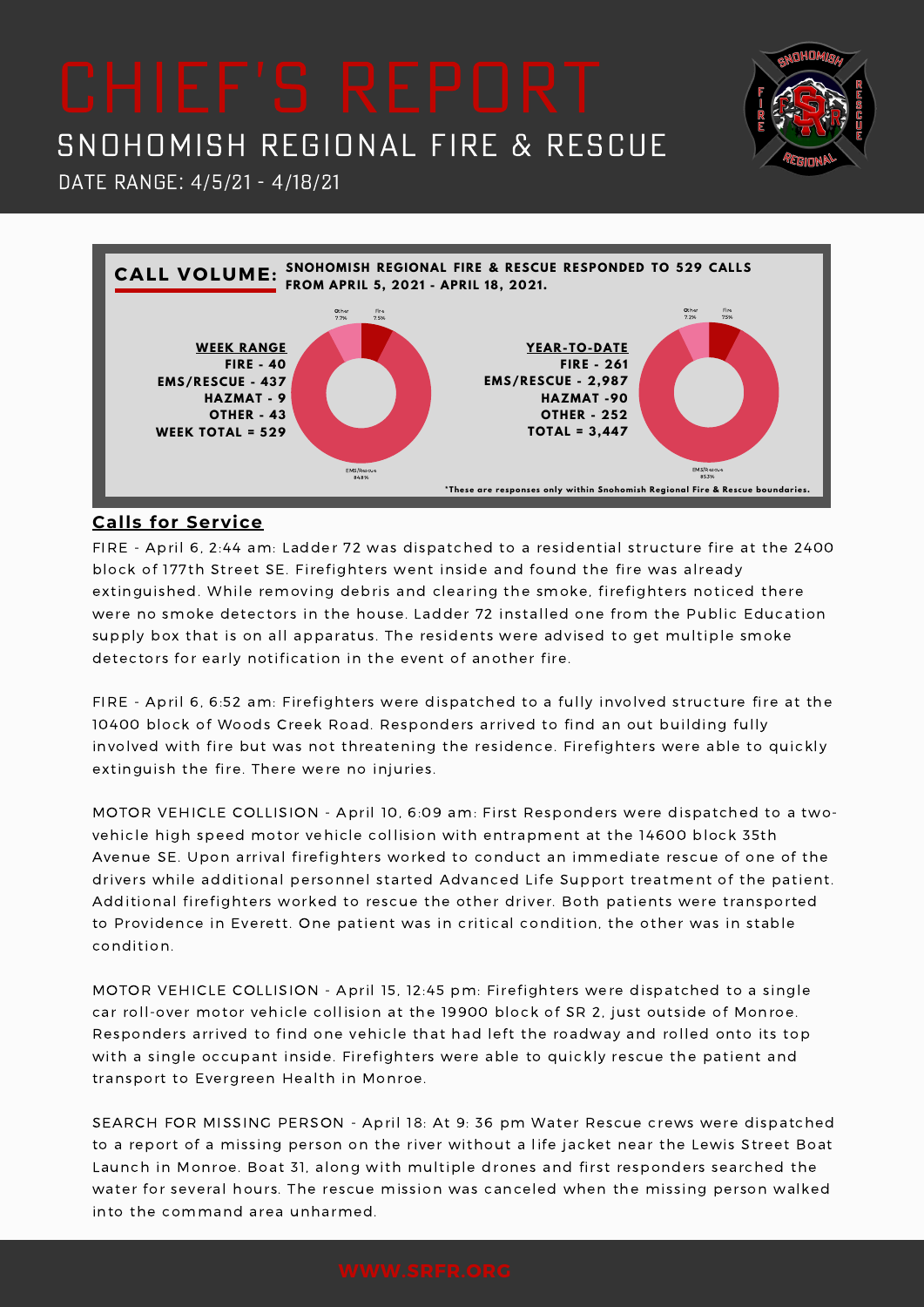

Date Range: 4/5/21 - 4/18/21

### **CHIEF UPDATE:**

- Captain Colby Titland will be promoted to Battalion Chief following the retirement of Battalion Chief Bill Wirtz. Thank you to all who participated and supported the process. Congratulations B.C. Titland!
- Staff are in the process of updating the SRFR Chaplain Program to reflect the District's current mission, and goals. Key factors include service, care, compassion, professionalism, and fiscal accountability. Other Chaplain programs throughout the area are being reviewed for comparison. Staff is preparing to present an update to the program at the Regular Board meeting on May 27, 2021.

### **LOGISTICS:**

- Congratulations to Zachary Lewis (Logistics Technician) and his wife on the birth of their first baby, Molly Rae Anne Lewis, born on March 30th at 0722.
- Zachary Lewis finished his CDL training. All three Logistics Technicians now have a Class A CDL license.
- Two of our Logistics Technician have received their Forklift Operators Certification.
- Logistics has moved the SCBA compressor from Station 72 to Station 31. A.C. Guptill, DC Lundquist and A.C. Silva met to discuss the quotes for the mobile SCBA compressor. We will be working with the Finance Division to bring a proposal for purchasing the mobile SCBA compressor at a future Commissioner Meeting.
- All new SCBA masks and regulators have been deployed throughout the District.
- The Logistics Division has started installing the new SRFR district boundary signs.
- Logistics is working with DSHS on getting quotes for tenant improvements to the first floor. They have requested we put a door in the South wall of the lobby that will lead into a private family room.
- The new SNO911 portable radios have been deployed throughout the District.
- Staff have been working diligently to acquire designs and costs for new SRFR facility signs. This includes three electronic reader boards that will be at stations 71, 72, 82.
- The Capital Facilities Committee, Senior Staff and members from Rice Fergus Miller Architects have been working on the conceptual design of our facilities. This includes prioritization of these projects.
- Melissa Jenkins (Logistics Administrative Specialist) continues to work with Operative IQ in an effort to improve the various modules within the program. Operative IQ is used for asset tracking, service tickets, vehicle checks/inventory, EMS/station supply ordering, and other services. We get requests fairly frequently from other agencies requesting to meet with Melissa to learn more about the program. Melissa is becoming an expert in Operative IQ. Kudos to Melissa!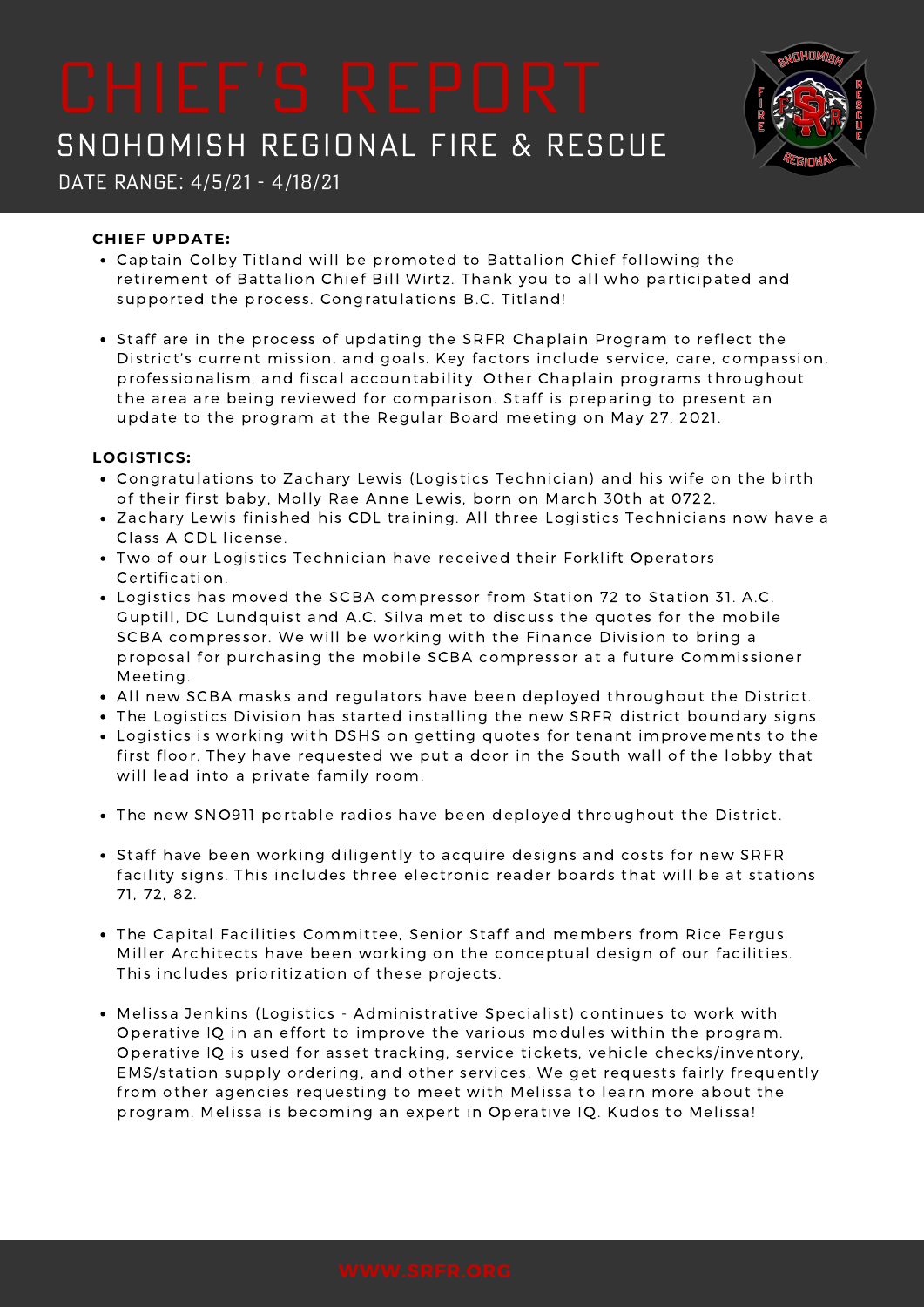

Date Range: 4/5/21 - 4/18/21

### **ADMINISTRATION:**

- The District has initiated a community survey to assess the options for District funding and to ensure there is alignment between the District's priorities and the public's thoughts and opinions. Alison Peters with CAYA Communications will be administering online and phone surveys to both maximize participation and promote transparency and credibility. The tone of the survey is friendly, questions will be clear and a resident should be able to complete the survey in less than 10 minutes. The survey data will provide SRFR valuable and relevant information to align District and community priorities. The process should be complete by the end of May.
- The Revenue Planning Committee (PRC) had its initial meeting on Wednesday April 15, 2021. The RPC is a team comprised of people who are committed to the financial sustainability of SRFR. The RPC will develop, and with the consent of the Board of Fire Commissioners, execute a plan to secure financial sustainability to successfully execute the SRFR Mission. The next meeting will be scheduled in May to review Key Messages.
- Covid Finance Update: The Covid Financial Situational Report has been updated for April 2021 and will be reported to the Finance Committee and Board of Commissioners at an upcoming Board meeting. The report was initiated as an action plan in 2020 in response to the Covid-19 pandemic and monitors economic environmental factors including CPI, assessed values and the housing market, unemployment rates as well as other financial indicators.
- Fire Benefit Charge: The District has initiated a study by Neil Blindheim to deliver analytical information to evaluate the funding option of a Fire Benefit Charge (FBC). Unlike traditional tax levies, a Fire Benefit Charge (FBC) is based on building size and use instead of assessed value. With the FBC, the \$1.50 fire levy rate is reduced to \$1.00 per \$1,000 of assessed value and the benefit charge is intended to provide alternative funding to replace the \$0.50 in addition to offering financial flexibility and sustainability. The benefit charge rate is set annually by the Board of Fire Commissioners during a public hearing at an amount the supports emergency service operations. The Finance Committee will be meeting April 22, 2021 to review the results of this study.
- Long-Term Care Act: The Washington State Long Term Care Act (LTSS) is the first publicly-funded state long-term care program in the country. Currently, long-term care is not covered by Medicare or health insurance plans, Medicaid coverage is struggling to retain solvency and private long-term care insurance is both expensive and unaffordable to most citizens. The LTSS is intended to provide a lifetime benefit of \$36,000 for qualified citizens who require services and who have paid into a state-operated trust account. The benefit is administered by the Employment Security Department and funded by a payroll tax for all employees working in the State of Washington. As of April 14, 2021, the House passed an amendment that allows individuals to submit a request to opt-out of this program to the Employment Security Department by November 1, 2021. The Finance Committee will be reviewing this information on April 22, 2021.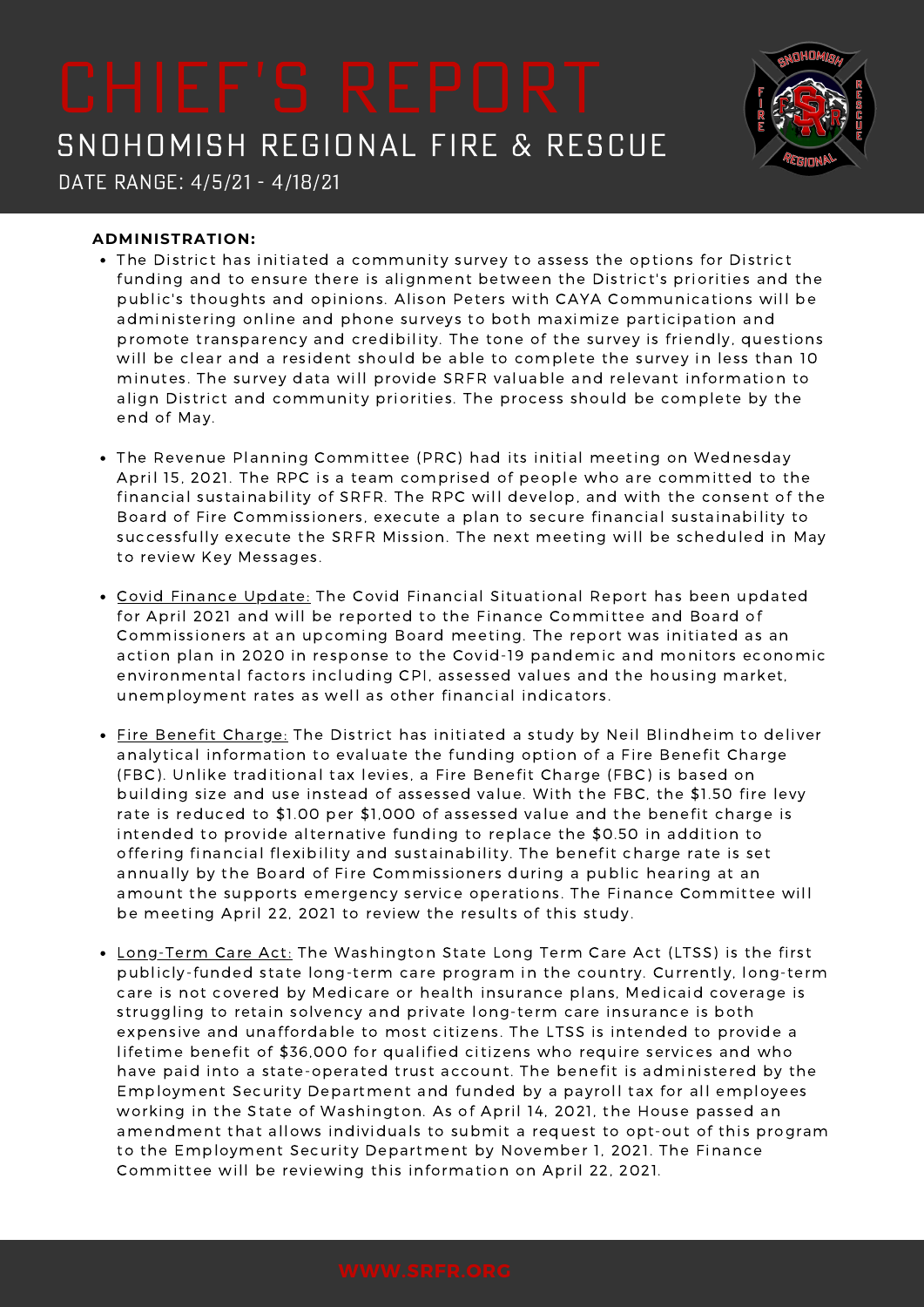

Date Range: 4/5/21 - 4/18/21

### **ADMINISTRATION (cont.):**

- The District has initiated a community survey to assess the options for District funding and to ensure there is alignment between the District's priorities and the public's thoughts and opinions. Alison Peters with CAYA Communications will be administering online and phone surveys to both maximize participation and promote transparency and credibility. The tone of the survey is friendly, questions are clear and a resident should be able to complete the survey in less than 10 minutes. The survey data will provide SRFR valuable and relevant information to align District and community priorities. The process should be complete by the end of May.
- The Revenue Planning Committee had its initial meeting on Wednesday April 15, 2021. The RPC is a team comprised of people who are committed to the financial sustainability of SRFR. The RPC will develop, and with the consent of the Board of Fire Commissioners, execute a plan to secure financial sustainability to successfully execute the SRFR Mission. The next meeting will be scheduled in May to review Key Messages.

#### **TRAINING**

- Staff recently completed evaluations on our five current probationary firefighters. All five are currently meeting the expectation of the District.
- Staff recently attend the second formal evaluation for each of our four recruits attending the SCFTA. All four are currently meeting the academy standard.
- Our four recruits will be graduating from the SCFTA on May 4th. There will be a small graduation ceremony with a link to virtually attend for all members of Snohomish Regional Fire & Rescue.

### **COMMUNITY ENGAGEMENT**

- Staff are working with Human Resources and the Training Division on a Hiring Recruitment Retention video series. The videos will be sent to Career Firefighter Candidates who have reached the background portion of the process.
- Staff participated in the initial Revenue Planning Committee meeting.
- Staff continue to work with the Accreditation and Strategic Planning Teams to develop District education and communications goals.
- Staff are working to finalize the 2020 Annual Report
- Staff virtually visited six Second Grade Classrooms:
	- Hillcrest Elementary (5 classes)
	- Mt. Pilchuck Elementary (1 class)

### **Virtual School Visits Year-To-Date:**

- 2nd Grade Classes Visited: 43 out of 77
- Chief O'Brien visited with first graders at Stevens Creek Elementary
- Kindergarten Classes Visited: 3
- HS Classes Visited: 7
- Home Education Lessons: 3



\*Snohomish Regional Fire & Rescue has an average of 77 - 2nd grade classes for the 2020- 2021 school year within our jurisdiction. Staff have visited 43 classes so far this school year.